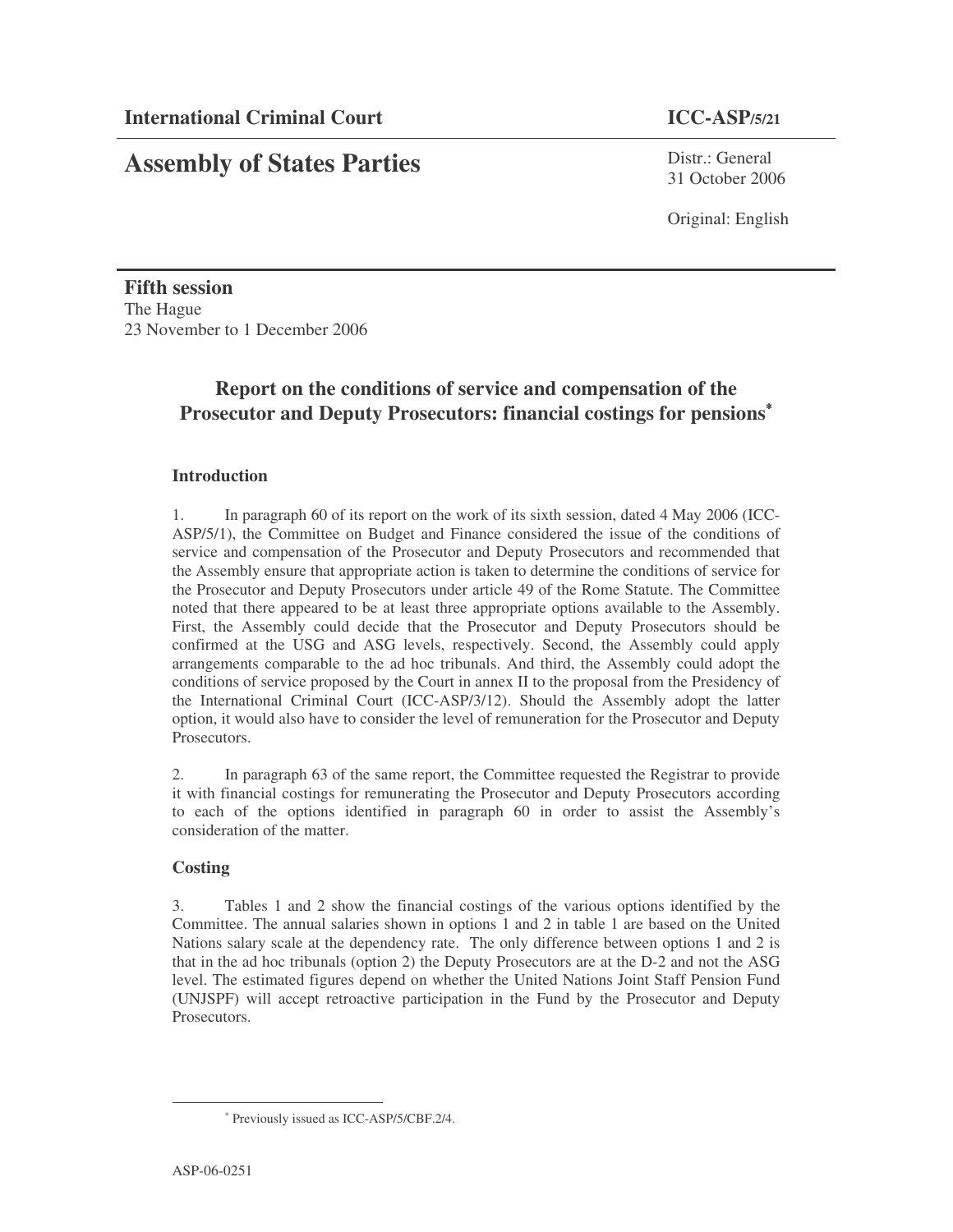- 4. Upon being contacted on the matter, the Fund stated its position as follows:
	- "a. The International Criminal Court (ICC) became a UNJSPF member organization effective 1 January 2004. Therefore its staff members with contracts for at least six months have become UNJSPF participants as of 1 January 2004 or the date their ICC employment commenced, whichever was later. There was a special arrangement for retroactive UNJSPF participation for the handful of ICC staff that had ICC employment contracts, without secondment from a UNJSPF member organization, prior to 1 January 2004. The current serving Prosecutors and Deputy Prosecutors, regardless of their precise levels, would have become Fund participants unless they were expressly excluded from such participation under the specific terms of their ICC employment (article 21(a) in the UNJSPF Regulations). Any period where Fund participation was excluded cannot be restored or validated if and when the individual concerned later becomes a UNJSPF participant.
	- b*.* There is no reason why the employment contracts of the serving Prosecutor and Deputy Prosecutors could not be changed by the ICC administration, with immediate effect, so that they would now become Fund participants with respect to their future ICC service. However, their prior service could not be validated. The only avenue is that ICC might request to the UNJSPF Board, bearing in mind the uncertainties when the organization was being established, that the Pension Fund should correct ICC's administrative decision in having excluded these officials from UNJSPF participation, with the ICC assuming all the additional actuarial costs for the Fund (including the fees of the Fund's Consulting Actuary for performing the required calculations on a case by case basis)."

5. In accordance with paragraph 4.b.and notwithstanding other considerations outside the costings (such as art. 49 of the Rome Statute) or a comparison of the benefits, the Court made a preliminary calculation of the possible costs for the Court if the Prosecutor and Deputy Prosecutors were to join the Fund retroactively. These calculations are only an estimate and do not take into consideration any of the actuarial computations mentioned by the Fund and shown in table 2 below. The table also includes estimates of the costs to the Court for the retroactive accrual of pension benefits for each of the options demonstrated in table 1.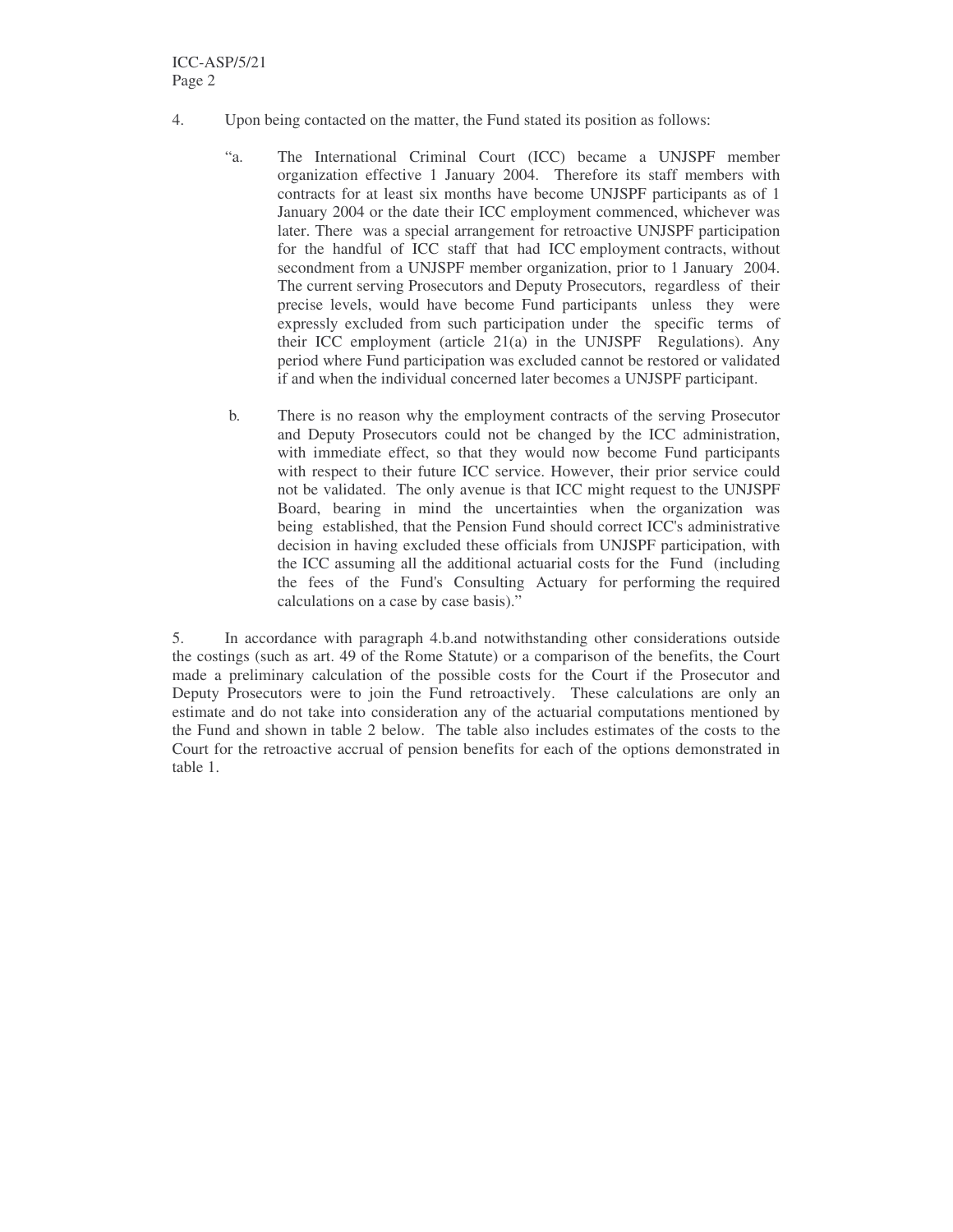|                                                                                               | Annual salary        | Annual<br>contribution<br>by<br>participant<br>for<br>pension, death and<br>disability coverage | Estimated annual cost<br>to ICC for pension,<br>death and disability<br>coverage |  |  |  |
|-----------------------------------------------------------------------------------------------|----------------------|-------------------------------------------------------------------------------------------------|----------------------------------------------------------------------------------|--|--|--|
| Option 1: Confirmation<br>at USG and ASG levels                                               |                      |                                                                                                 |                                                                                  |  |  |  |
| Prosecutor (USG)                                                                              | 146,852 <sup>1</sup> | 15,755                                                                                          | 31,510                                                                           |  |  |  |
| Deputy Prosecutors (ASG)                                                                      | 134,691 <sup>1</sup> | 14,562                                                                                          | 29,124                                                                           |  |  |  |
| Option 2: Parity with ad<br>hoc Tribunals                                                     |                      |                                                                                                 |                                                                                  |  |  |  |
| Prosecutor (USG)                                                                              | $146,852^1$          | 15,755                                                                                          | 31,510                                                                           |  |  |  |
| Deputy Prosecutors (D2)                                                                       | $119,315^2$          | 12,934                                                                                          | 25,868                                                                           |  |  |  |
| Option<br>$3(a)$ : Applying<br>ICC-<br>$\mathbf{I}$<br>annex<br>to.<br>ASP/3/12<br>Prosecutor | 150,000<br>135,000   |                                                                                                 | $140,000^3$<br>$110,000^4$                                                       |  |  |  |
| <b>Deputy Prosecutors</b>                                                                     |                      |                                                                                                 |                                                                                  |  |  |  |
| Option 3(b): Parity with<br>judges                                                            |                      |                                                                                                 |                                                                                  |  |  |  |
| Prosecutor                                                                                    | 180,000              |                                                                                                 | $155,560^4$                                                                      |  |  |  |
| <b>Deputy Prosecutors</b>                                                                     | 135,000              |                                                                                                 | $110,000^4$                                                                      |  |  |  |

*Table 1: Costing for different options for the conditions of service and compensation for the Prosecutor and Deputy Prosecutors (in euros)*

<sup>&</sup>lt;sup>1</sup> Based on the United Nations salary scale at the dependency rate and at United Nations post adjustment and exchange rates for June 2006.

 $2^{2}$  Based on United Nations salary scale at the D-2 (IV) (mid-point) dependency rate and at the United Nations post adjustment and exchange rates for June 2006.

<sup>&</sup>lt;sup>3</sup> Based on estimated actuarial values from Ernst & Young.